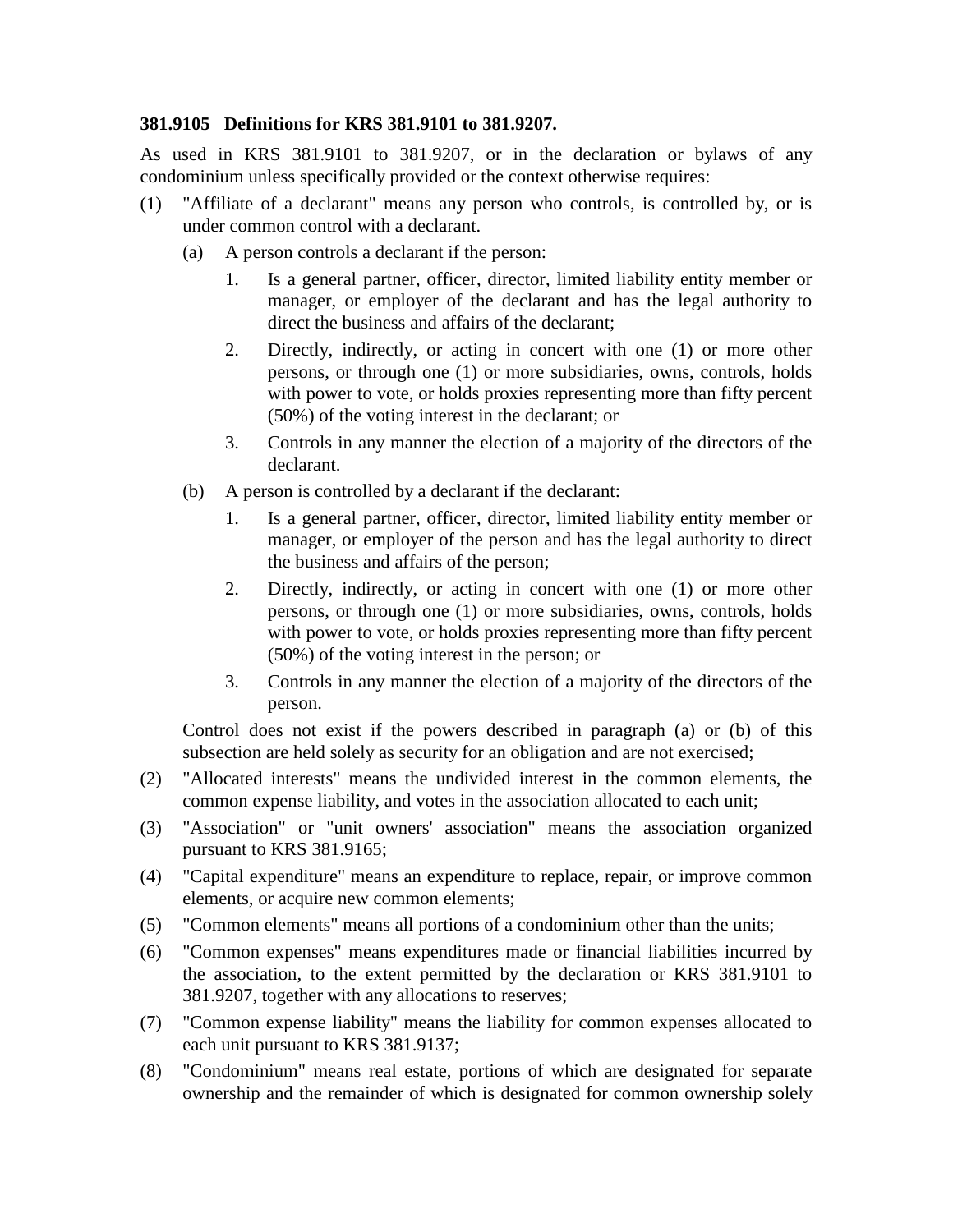by the owners of those portions. Real estate is not a condominium unless the undivided interests in the common elements are vested in the unit owners;

- (9) "Declarant" means any person or group of persons acting in concert who:
	- (a) As part of a common promotional plan for the condominium, formulated, sponsored, and promoted by the person or persons, offers to dispose of his, her, or their interest in a unit within the condominium not previously disposed of; or
	- (b) Reserves or succeeds to any special declarant right;
- (10) "Declaration" means any instrument, including a master deed, however denominated, that creates a condominium, and any amendments to those instruments;
- (11) "Development rights" means any right or combination of rights reserved by a declarant in the declaration to:
	- (a) Add real estate to a condominium;
	- (b) Create units, common elements, or limited common elements within a condominium;
	- (c) Subdivide units or convert units into common elements;
	- (d) Allocate or reallocate common elements among units; or
	- (e) Withdraw real estate from a condominium;
- (12) "Dispose" or "disposition" means a voluntary transfer to a purchaser of any legal or equitable interest in a unit, but does not include the creation, assignment, transfer, or release of a mortgage or security interest;
- (13) "Executive board" means the body, regardless of name, designated in the declaration to act on behalf of the association;
- (14) "Identifying number" means a symbol or address that identifies only one (1) unit in a condominium;
- (15) "Leasehold condominium" means a condominium in which all or a portion of the real estate is subject to a lease the expiration or termination of which will terminate the condominium or reduce its size;
- (16) "Limited common element" means a portion of the common elements allocated by the declaration or by operation of KRS 381.9127 for the exclusive use of one (1) or more but fewer than all of the units;
- (17) "Master association" means an organization described in KRS 381.9161, whether or not it is also an association described in KRS 381.9165;
- (18) "Person" means a natural person, corporation, business trust, estate, trust, partnership, association, joint venture, limited liability company, government, governmental subdivision or agency, or other legal or commercial entity;
- (19) "Purchaser" means any person other than a declarant or a person in the business of selling real estate for his or her own account, who by means of a voluntary or involuntary transfer acquires a legal or equitable interest in a unit other than:
	- (a) A leasehold interest, including renewal options of less than twenty (20) years;